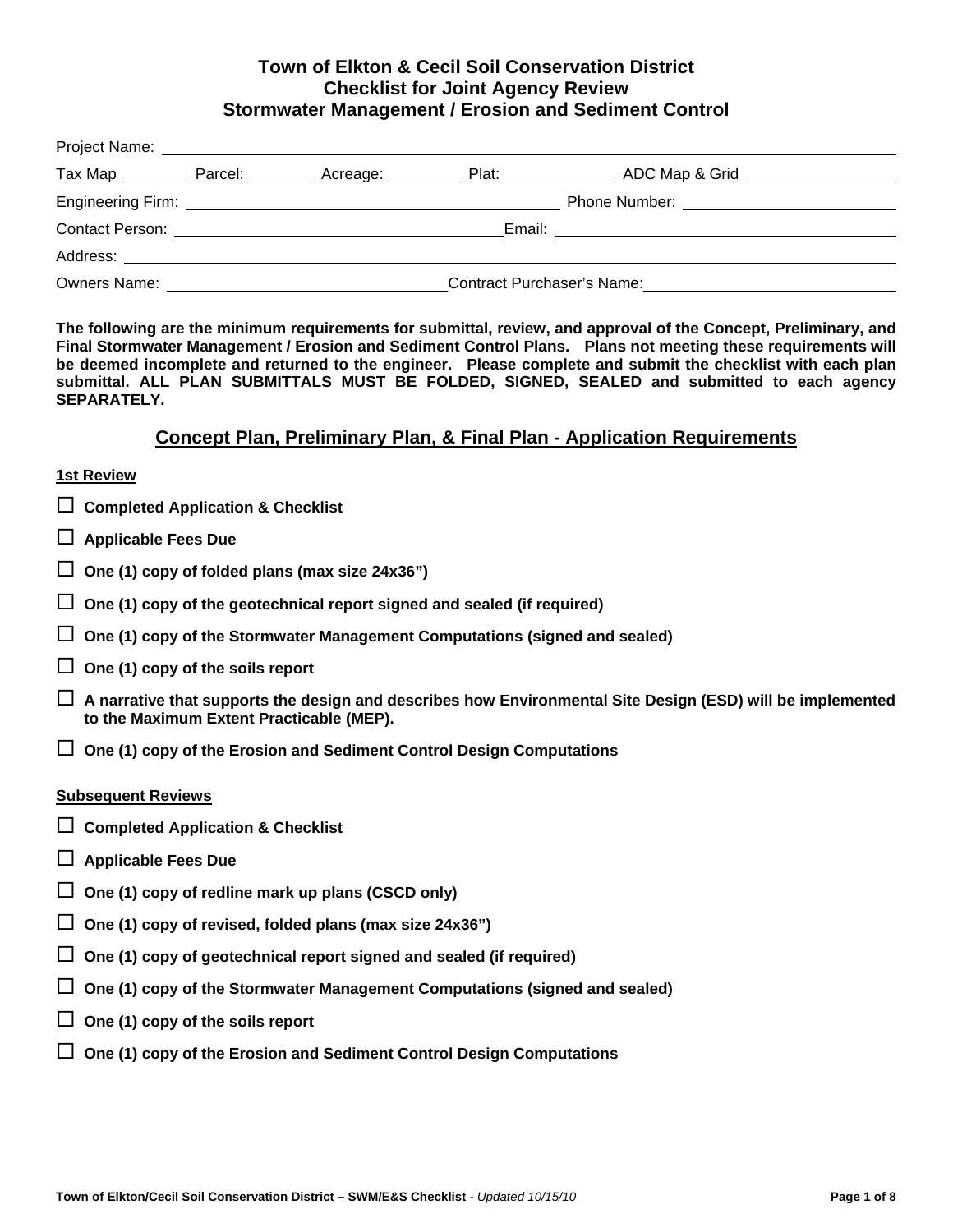| <b>Concept SWM/E&amp;S Title Sheet (C-ESD-1)</b>                                        |                                                                   |  |  |  |  |
|-----------------------------------------------------------------------------------------|-------------------------------------------------------------------|--|--|--|--|
| <b>CONCEPT PLAN INFORMATION</b>                                                         |                                                                   |  |  |  |  |
| Vicinity Map (Site Location, North Arrow)                                               |                                                                   |  |  |  |  |
| <b>ADC Map Coordinates</b>                                                              |                                                                   |  |  |  |  |
| <b>Tax Map Coordinates</b>                                                              |                                                                   |  |  |  |  |
| Chesapeake Bay Critical Area relationship                                               |                                                                   |  |  |  |  |
| 100-yr Floodplain relationship                                                          |                                                                   |  |  |  |  |
| Owner Information (Name, Address, Phone Number)                                         |                                                                   |  |  |  |  |
| Developer Information (Name, Address, Phone Number)                                     |                                                                   |  |  |  |  |
| Engineer Information (Name, Address, Phone Number)                                      |                                                                   |  |  |  |  |
| Legend                                                                                  |                                                                   |  |  |  |  |
| "Call 811" Notification                                                                 |                                                                   |  |  |  |  |
| Site Analysis:                                                                          |                                                                   |  |  |  |  |
| <b>Total Site Area</b>                                                                  | Total Area to be Vegetatively Stabilized                          |  |  |  |  |
| <b>Total Area to be Disturbed</b>                                                       | Total Area to Become Impervious                                   |  |  |  |  |
| <b>CONCEPT PLAN SIGNATURE/CERTIFICATION BLOCKS</b>                                      |                                                                   |  |  |  |  |
| CSCD and Concept signature blocks (each a min. size of 2" x 3")                         |                                                                   |  |  |  |  |
| <b>Engineer Concept Design Certification</b>                                            |                                                                   |  |  |  |  |
| <b>Owner/Developer Certification</b>                                                    |                                                                   |  |  |  |  |
| Professional Certification w/ license # and expiration date                             |                                                                   |  |  |  |  |
|                                                                                         |                                                                   |  |  |  |  |
| Concept SWM/E&S Plan Sheet(s) (C-ESD-2 thru C-ESD-?)                                    |                                                                   |  |  |  |  |
| <b>CONCEPT EXISTING CONDITIONS DRAINAGE AREA MAP (1:50 scale max., 1:100 scale min)</b> |                                                                   |  |  |  |  |
| Labeled Topographic Contours (2-5' contours)                                            |                                                                   |  |  |  |  |
| Hydrologic Soil Group Delineation                                                       |                                                                   |  |  |  |  |
|                                                                                         | Label TC paths, providing length, slope and time of concentration |  |  |  |  |
| Slopes from 15% to 25% delineated                                                       |                                                                   |  |  |  |  |
| Drainage area boundaries with label and acreage to match report                         |                                                                   |  |  |  |  |
| All proposed points of discharge labeled                                                |                                                                   |  |  |  |  |

- $\Box$  Show all sediment control structures
- Drainage area to sediment controls delineated in acres and properly labeled

# **CONCEPT INTERMEDIATE CONDITIONS DRAINAGE AREA MAP (1:50 scale max., 1:100 scale min) (If applicable)**

- $\Box$  Labeled Topographic Contours (2-5' contours)
- Hydrologic Soil Group Delineation
- Label TC paths, providing length, slope and time of concentration
- Slopes from 15% to 25% delineated
- Drainage area boundaries with label and acreage to match report
- All proposed points of discharge labeled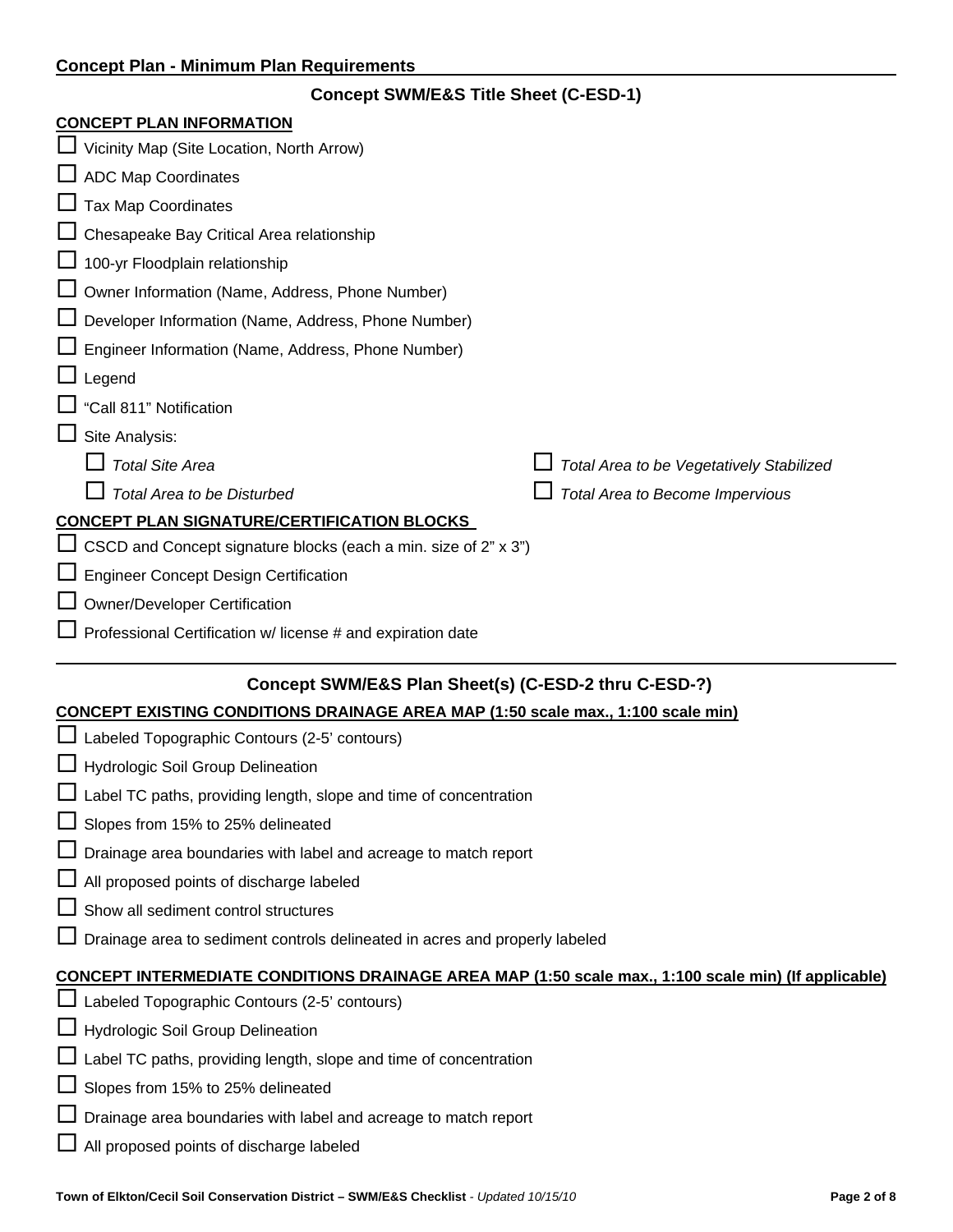|   | Show all sediment control structures                                                                                                                                                                                                                                  |  |                                       |  |  |  |
|---|-----------------------------------------------------------------------------------------------------------------------------------------------------------------------------------------------------------------------------------------------------------------------|--|---------------------------------------|--|--|--|
|   | Drainage area to sediment controls delineated in acres and properly labeled                                                                                                                                                                                           |  |                                       |  |  |  |
|   | <b>CONCEPT PROPOSED CONDITIONS DRAINAGE AREA MAP (1:50 scale max., 1:100 scale min)</b>                                                                                                                                                                               |  |                                       |  |  |  |
|   | Labeled Topographic Contours (2-5' contours)                                                                                                                                                                                                                          |  |                                       |  |  |  |
|   | <b>Hydrologic Soil Group Delineation</b>                                                                                                                                                                                                                              |  |                                       |  |  |  |
|   | Label TC paths, providing length, slope and time of concentration                                                                                                                                                                                                     |  |                                       |  |  |  |
|   | Slopes from 15% to 25% delineated                                                                                                                                                                                                                                     |  |                                       |  |  |  |
|   | Drainage area boundaries with label and acreage to match report                                                                                                                                                                                                       |  |                                       |  |  |  |
|   | All proposed points of discharge labeled                                                                                                                                                                                                                              |  |                                       |  |  |  |
|   | Show all sediment control structures                                                                                                                                                                                                                                  |  |                                       |  |  |  |
|   | Drainage area to sediment controls delineated in acres and properly labeled                                                                                                                                                                                           |  |                                       |  |  |  |
|   | PROJECT CONCEPT PLAN VIEW (1:50 scale max., 1:100 scale min)                                                                                                                                                                                                          |  |                                       |  |  |  |
|   | Proposed impervious areas (buildings, roads, parking lots, driveways, etc.)                                                                                                                                                                                           |  |                                       |  |  |  |
|   | Existing natural features:                                                                                                                                                                                                                                            |  |                                       |  |  |  |
|   | Wetlands                                                                                                                                                                                                                                                              |  | Soil Boundaries                       |  |  |  |
|   | <b>Streams</b>                                                                                                                                                                                                                                                        |  | Floodplain                            |  |  |  |
|   | Sensitive features                                                                                                                                                                                                                                                    |  | Existing contours (2' to 5' contours) |  |  |  |
|   | $\Box$ Proposed contours (2' to 5' contours)                                                                                                                                                                                                                          |  |                                       |  |  |  |
|   | Existing and proposed drainage patterns                                                                                                                                                                                                                               |  |                                       |  |  |  |
|   | All points of discharge from the development                                                                                                                                                                                                                          |  |                                       |  |  |  |
|   | Limits of disturbance                                                                                                                                                                                                                                                 |  |                                       |  |  |  |
|   | Location of proposed ESD practices                                                                                                                                                                                                                                    |  |                                       |  |  |  |
|   | Location of all structural practices                                                                                                                                                                                                                                  |  |                                       |  |  |  |
|   | Unified sizing criteria chart                                                                                                                                                                                                                                         |  |                                       |  |  |  |
|   | Soils delineated and labeled (2009 USDA soils)                                                                                                                                                                                                                        |  |                                       |  |  |  |
|   | $\Box$ General description of predominant soil types w/ HEL determination                                                                                                                                                                                             |  |                                       |  |  |  |
|   | Minimum of three (3) NAD 83m, x, y coordinates                                                                                                                                                                                                                        |  |                                       |  |  |  |
|   | $\Box$ Forested areas to be protected                                                                                                                                                                                                                                 |  |                                       |  |  |  |
|   | Existing sewage areas and wells                                                                                                                                                                                                                                       |  |                                       |  |  |  |
|   | North arrow                                                                                                                                                                                                                                                           |  |                                       |  |  |  |
|   | <b>CONCEPT STORMWATER MANAGEMENT COMPUTATION REQUIREMENTS</b>                                                                                                                                                                                                         |  |                                       |  |  |  |
|   | A narrative that supports the site development design, describes how environmental site design will be used to meet<br>the minimum control requirements to the maximum extent practicable, and justifies any proposed structural<br>stormwater management measure(s). |  |                                       |  |  |  |
| ப | Preliminary calculations to determine Stormwater Management requirements and the selection of Environmental Site<br>Design (ESD) practices.                                                                                                                           |  |                                       |  |  |  |
|   | Preliminary calculations to determine Erosion and Sediment Control requirements and the selection of Environmental<br>Site Design practices.                                                                                                                          |  |                                       |  |  |  |
|   | Soils Report                                                                                                                                                                                                                                                          |  |                                       |  |  |  |
|   | Preliminary Geotechnical Report (required on all sites with predominantly "c" or "d" soils.                                                                                                                                                                           |  |                                       |  |  |  |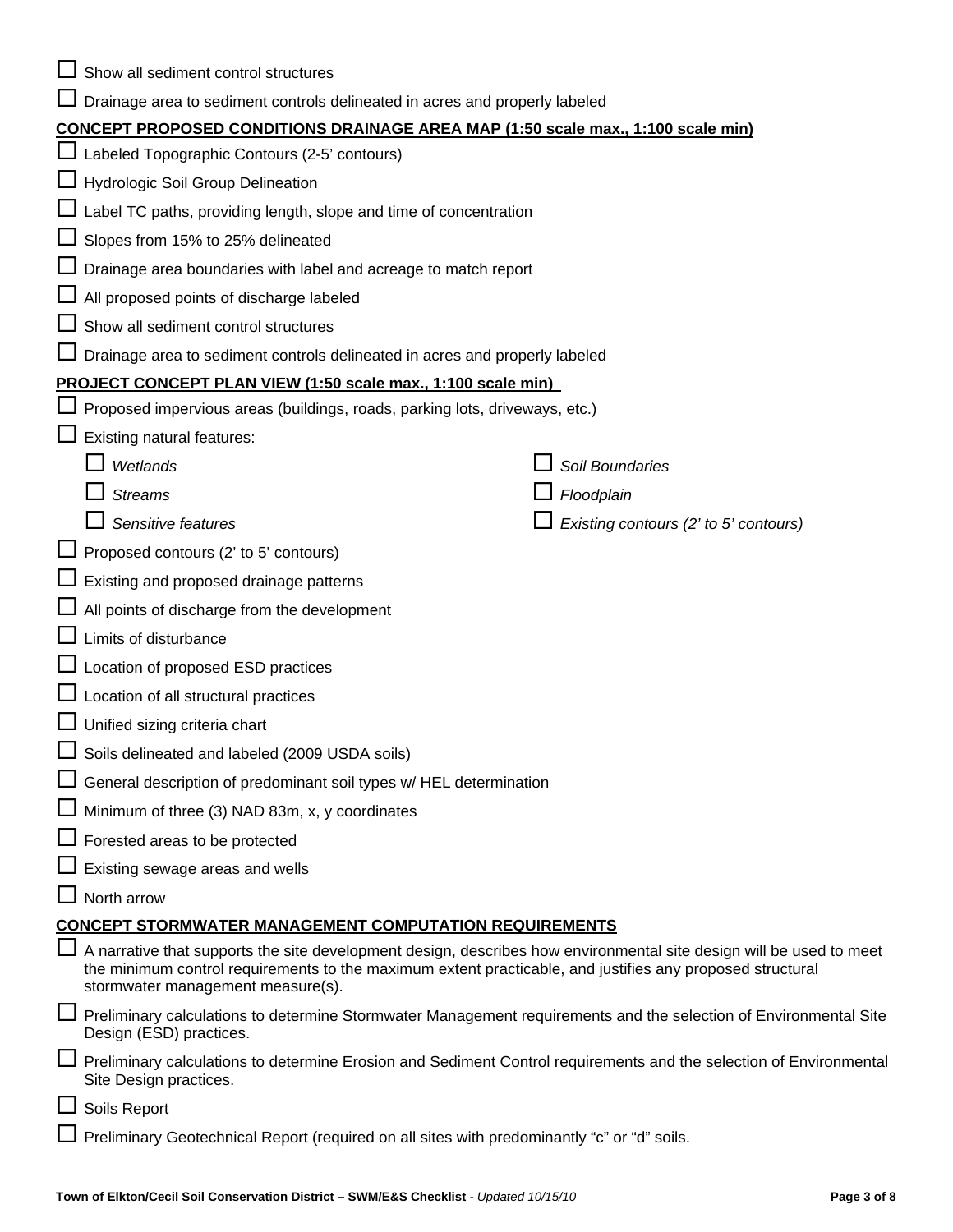|  |  |  |  |  | <b>Preliminary Plan - Minimum Plan Requirements</b> |
|--|--|--|--|--|-----------------------------------------------------|
|--|--|--|--|--|-----------------------------------------------------|

### **Preliminary SWM/E&S Title Sheet (P-ESD-1)**

### **PRELIMINARY PLAN INFORMATION**

□ All information required on the Concept SWM/E&S Plan

*Estimated Cut & Fill Volume*

### **PRELIMINARY PLAN SIGNATURE/CERTIFICATION BLOCKS**

 $\Box$  CSCD and Preliminary signature blocks (each a min. size of 2" x 3")

 $\square$  Engineer Preliminary Design Certification

 $\Box$  Owner/Developer Certification

 $\Box$  Professional Certification w/ license # and expiration date

### **Preliminary SWM/E&S Plan Sheet(s) (P-ESD-2 to P-ESD-?)**

#### **PRELIMINARY EXISTING CONDITIONS DRAINAGE AREA MAP (1:50 scale max.)**

All information required on the Concept Existing Conditions Drainage Area Map plus the following:

*Labeled Topographic Contours at 1-2' intervals* 

### **PRELIMINARY INTERMEDIATE CONDITIONS DRAINAGE AREA MAP (if applicable – 1:50 scale max.)**

All information required on the Concept Intermediate Conditions Drainage Area Map plus the following:

*Labeled Topographic Contours at 1-2' intervals* 

### **PRELIMINARY PROPOSED CONDITIONS DRAINAGE AREA MAP (1:50 scale max.)**

All information required on the Concept Proposed Conditions Drainage Area Map plus the following:

*Labeled Topographic Contours at 1-2' intervals* 

### **PROJECT PRELIMINARY PLAN VIEW (1:50 scale max.)**

| All information shown on the approved Concept SWM/E&S plan                                                                                   |  |                                                    |  |  |
|----------------------------------------------------------------------------------------------------------------------------------------------|--|----------------------------------------------------|--|--|
| Sequence of Construction explaining the Utility / Access Construction and the Single Lot Construction / Disturbances<br>(w/ time estimates): |  |                                                    |  |  |
| Utility/Access Development Sequence of<br>Construction                                                                                       |  | Single Lot Development Sequence of<br>Construction |  |  |
| $\Box$ Proposed impervious area locations                                                                                                    |  |                                                    |  |  |
| $\Box$ Existing contours at 1-2' intervals                                                                                                   |  |                                                    |  |  |
| $\Box$ Proposed contours at 1-2' intervals                                                                                                   |  |                                                    |  |  |
| Detailed location of all Environmental Site Design (ESD) practices                                                                           |  |                                                    |  |  |
| $\Box$ Location of all test borings                                                                                                          |  |                                                    |  |  |
| $\Box$ All required easements                                                                                                                |  |                                                    |  |  |
| $\Box$ North Arrow                                                                                                                           |  |                                                    |  |  |
| □ Proposed stormwater conveyance systems:                                                                                                    |  |                                                    |  |  |
| <b>Ditches</b>                                                                                                                               |  | Q10 and V10 at the outfall of all swales, ditches, |  |  |
| Storm drain inlets and pipe                                                                                                                  |  | and culverts                                       |  |  |
| $\Box$ Property lines and names of adjacent property owners                                                                                  |  |                                                    |  |  |
| 100-yr Floodplain delineated                                                                                                                 |  |                                                    |  |  |
| □ Chesapeake Bay Critical Areas delineated                                                                                                   |  |                                                    |  |  |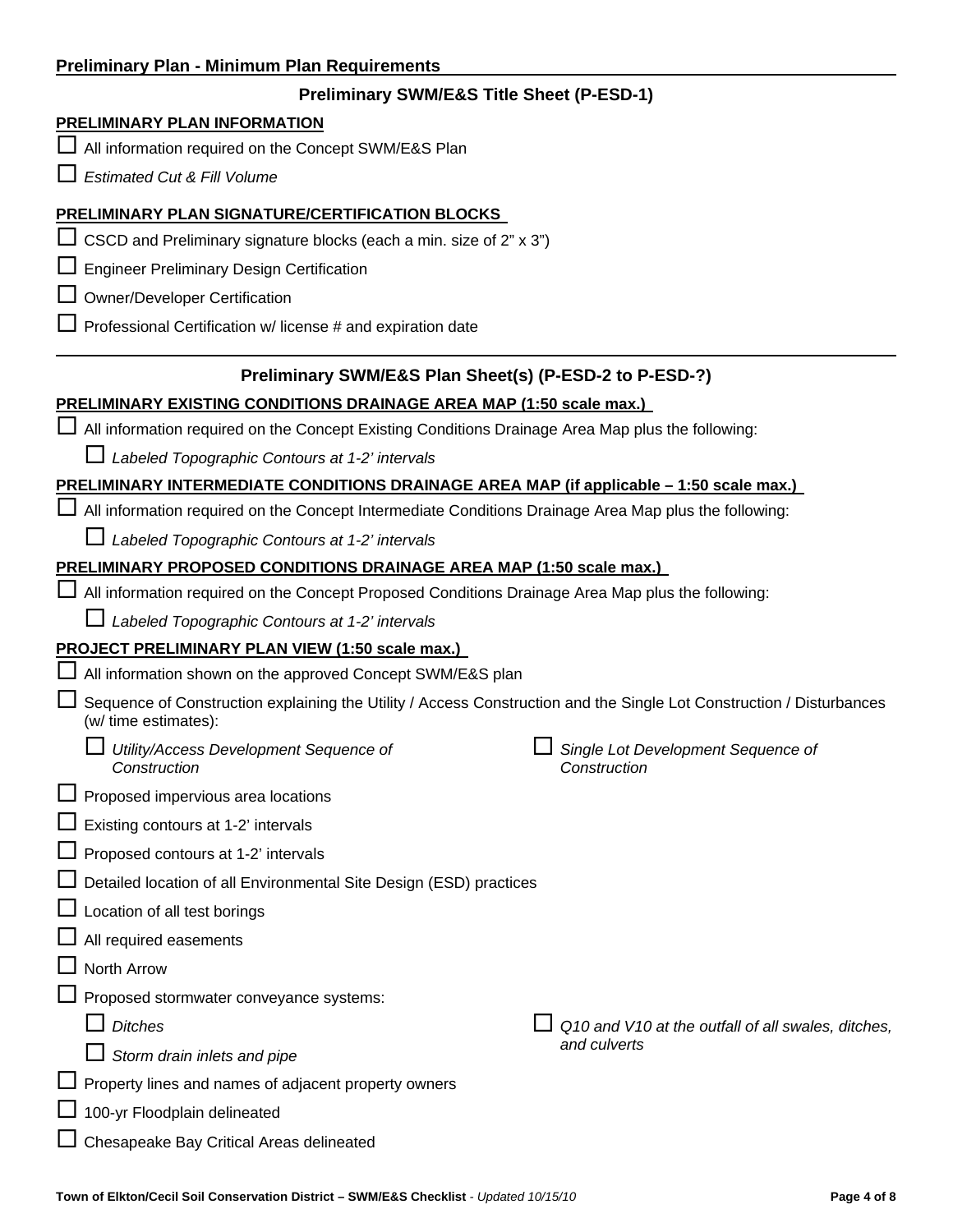| Show proposed location of all water and sanitary sewer mains                                    |                                             |  |  |  |
|-------------------------------------------------------------------------------------------------|---------------------------------------------|--|--|--|
| Existing and proposed tree lines                                                                |                                             |  |  |  |
| $\Box$ Proposed locations of all sediment controls                                              |                                             |  |  |  |
| Stockpile locations delineated (15' max)                                                        |                                             |  |  |  |
| □ Construction Staging Area(s) Delineated                                                       |                                             |  |  |  |
| Topography to a defined outfall channel                                                         |                                             |  |  |  |
| $\Box$ Location of the proposed limits of disturbance:                                          |                                             |  |  |  |
| Forested areas to be protected                                                                  | Infiltration areas to be protected          |  |  |  |
| Structural Practices (if proposed):                                                             |                                             |  |  |  |
| Existing and proposed contours (1'-2' intervals)                                                | Emergency spillway and outlet channel       |  |  |  |
| Location of all test borings(embankment,<br>structure, center of facility)                      | Easements                                   |  |  |  |
| Location of riser structure                                                                     | Fences and gate locations                   |  |  |  |
| Outflow pipes, outlet protections, outfall                                                      | Access ramp (max slope 5%)                  |  |  |  |
| channels                                                                                        | Infiltration trench dimensions              |  |  |  |
| Downstream property owners, property lines                                                      | Sediment control structures (if applicable) |  |  |  |
| Low flow orifices/pipes                                                                         | Sediment control elevations (if applicable) |  |  |  |
| <b>Embankment stationing</b>                                                                    |                                             |  |  |  |
| PRELIMINARY SITE/LOT GRADING PLAN (1:50 scale max.)                                             |                                             |  |  |  |
| $\Box$ Existing and proposed contours (1'-2' contours)                                          |                                             |  |  |  |
| Spot grades at all high and low spots and elsewhere as necessary to demonstrate adequate fall   |                                             |  |  |  |
| Drainage flow arrows                                                                            |                                             |  |  |  |
| $\Box$ Proposed building/house location(s)                                                      |                                             |  |  |  |
| $\Box$ Proposed finished floor elevation(s)                                                     |                                             |  |  |  |
| $\Box$ Spot grades at the corners of building(s) to demonstrate required protective slopes.     |                                             |  |  |  |
| ■ Proposed driveways, parking lots, entrances, curbing, ramps, etc.                             |                                             |  |  |  |
| $\Box$ Driveway slopes labeled                                                                  |                                             |  |  |  |
| $\perp$ Utility locations (existing and proposed)                                               |                                             |  |  |  |
| $\Box$ Proposed individual water and sanitary sewer services including cleanouts and curb stops |                                             |  |  |  |
| PRELIMINARY SWM / E&S PLAN NOTES AND DETAILS                                                    |                                             |  |  |  |
| Detailed sequence of construction for each nonstructural/structural bmp                         |                                             |  |  |  |
| Rain gardens and infiltration trench cross section:                                             |                                             |  |  |  |
| Existing and proposed contours                                                                  | <b>Bypass structure</b>                     |  |  |  |
| Soil or stone specifications                                                                    | Horizontal and vertical dimensions          |  |  |  |
| Filter fabric specifications                                                                    | Water surface elevations                    |  |  |  |
| Monitoring wells                                                                                |                                             |  |  |  |
| <b>Water Quality Swales:</b>                                                                    |                                             |  |  |  |
| Typical cross section                                                                           | Longitudinal slope                          |  |  |  |
|                                                                                                 |                                             |  |  |  |
| <b>Bottom width</b>                                                                             | Underdrain detail (if applicable)           |  |  |  |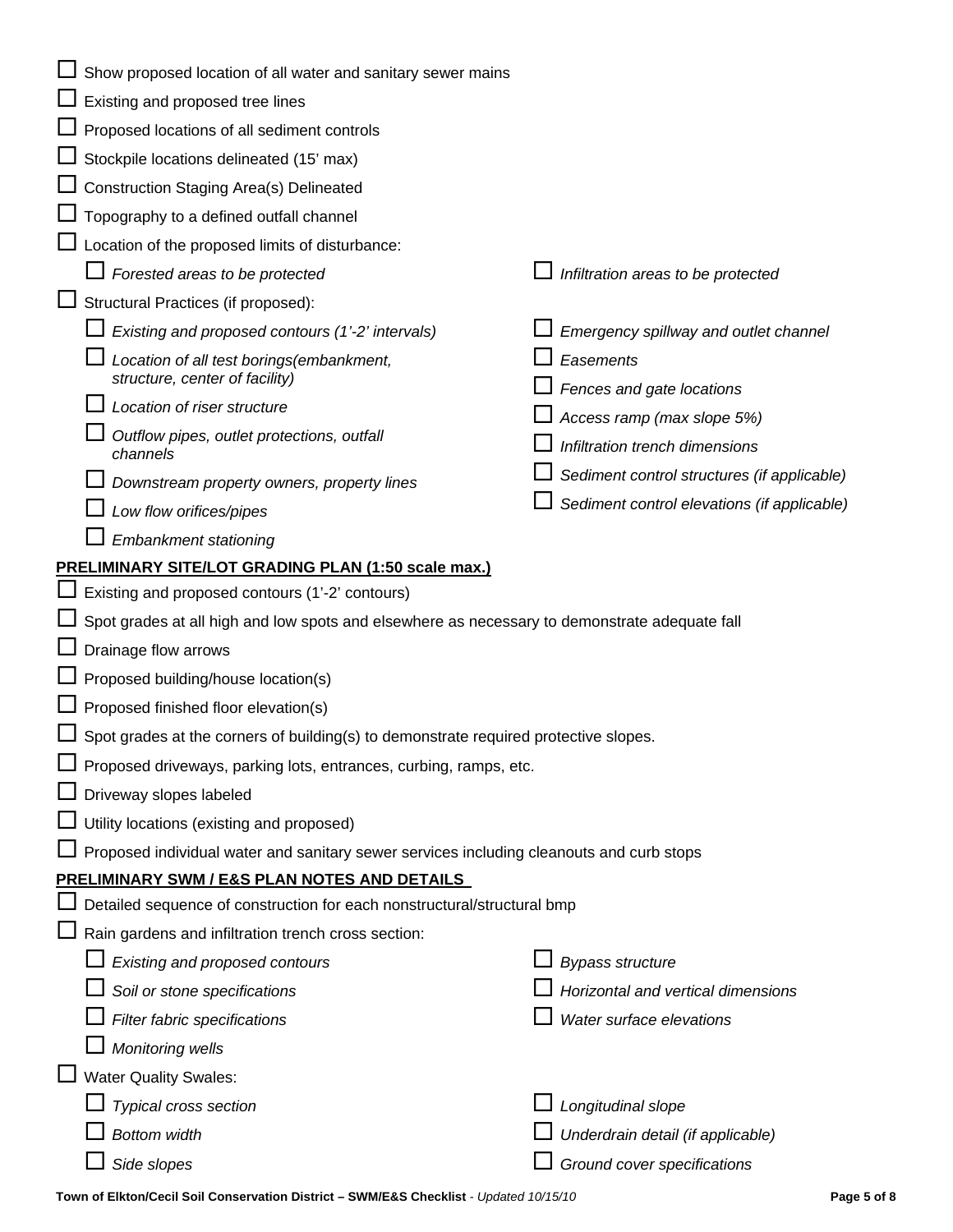|                                                                                           | Ponds and Underground Retention Structures:                                               |  |                                                                                    |  |
|-------------------------------------------------------------------------------------------|-------------------------------------------------------------------------------------------|--|------------------------------------------------------------------------------------|--|
|                                                                                           | Cross section of facility:                                                                |  |                                                                                    |  |
|                                                                                           | Existing and proposed grade                                                               |  | Trash rack                                                                         |  |
|                                                                                           | Structural/material specifications                                                        |  | Discharge pipe inverts, size, material, length                                     |  |
|                                                                                           | Top of unsettled embankment                                                               |  | and slope                                                                          |  |
|                                                                                           | Top of settled embankment                                                                 |  | <b>Phreatic line</b>                                                               |  |
|                                                                                           | Cut off trench                                                                            |  | Anti-seep collars or sand diaphragm                                                |  |
|                                                                                           | Impervious core                                                                           |  | $\Box$ Pipe bedding                                                                |  |
|                                                                                           | Riser structure elevations and dimensions                                                 |  | <b>Emergency Spillway</b>                                                          |  |
|                                                                                           | Weir and orifice elevation                                                                |  | Design storm elevations                                                            |  |
|                                                                                           | Top of structure                                                                          |  |                                                                                    |  |
|                                                                                           | Riser structure details and dimensions                                                    |  |                                                                                    |  |
|                                                                                           | Trash rack details                                                                        |  |                                                                                    |  |
|                                                                                           | Emergency spillway profile:                                                               |  |                                                                                    |  |
|                                                                                           | Q100 & V100                                                                               |  | Existing and proposed grade                                                        |  |
|                                                                                           | Cross section of spillway                                                                 |  | Bottom of pond                                                                     |  |
|                                                                                           | Slope                                                                                     |  | Core trench                                                                        |  |
|                                                                                           | Top of dam elevation (settled and unsettled)                                              |  | Stationing                                                                         |  |
|                                                                                           | Location of emergency spillway                                                            |  | <b>Barrel/weir location</b>                                                        |  |
|                                                                                           | Profile along centerline of dam/embankment:                                               |  |                                                                                    |  |
|                                                                                           | Existing and proposed grade                                                               |  | Core trench location                                                               |  |
|                                                                                           | Top of dam elevation (settled and unsettled)                                              |  | Stationing                                                                         |  |
|                                                                                           | Location of emergency spillway                                                            |  | <b>Barrel/weir location</b>                                                        |  |
|                                                                                           | Sediment basin and trap criteria:                                                         |  |                                                                                    |  |
|                                                                                           | <b>Inflow Protection</b>                                                                  |  | $\Box$ Baffle elevations provided                                                  |  |
|                                                                                           | <b>Outflow Protection</b>                                                                 |  | All information contained on sheet C-10-8*                                         |  |
|                                                                                           | Baffle Locations*                                                                         |  | Baffles designed of CDX plywood                                                    |  |
|                                                                                           | Flowlines through the basin*                                                              |  | 3/4" stone covering the dewatering device*<br>*Information for sediment basin only |  |
|                                                                                           | $\Box$ Boring logs                                                                        |  |                                                                                    |  |
|                                                                                           | □ Unified sizing criteria chart                                                           |  |                                                                                    |  |
|                                                                                           | Statement of determination of small pond approval                                         |  |                                                                                    |  |
|                                                                                           | $\Box$ MD 378 construction specifications                                                 |  |                                                                                    |  |
|                                                                                           | Stormwater management data table/basin summary chart                                      |  |                                                                                    |  |
| Maintenance and Inspection Schedule and Procedures for each type of SWM Facility proposed |                                                                                           |  |                                                                                    |  |
| Erosion and Sediment Control Notes and Details:                                           |                                                                                           |  |                                                                                    |  |
|                                                                                           | Vegetative Stabilization Methods and Materials<br>Notes $(A-J \text{ w}/\text{fig } 485)$ |  | Standard Sediment Control Notes (25 standard<br>notes)                             |  |
|                                                                                           | <b>Permanent and Temporary Seeding Summaries</b><br>w/2 mixes for each                    |  | Details and specifications for each sediment<br>control measure utilized           |  |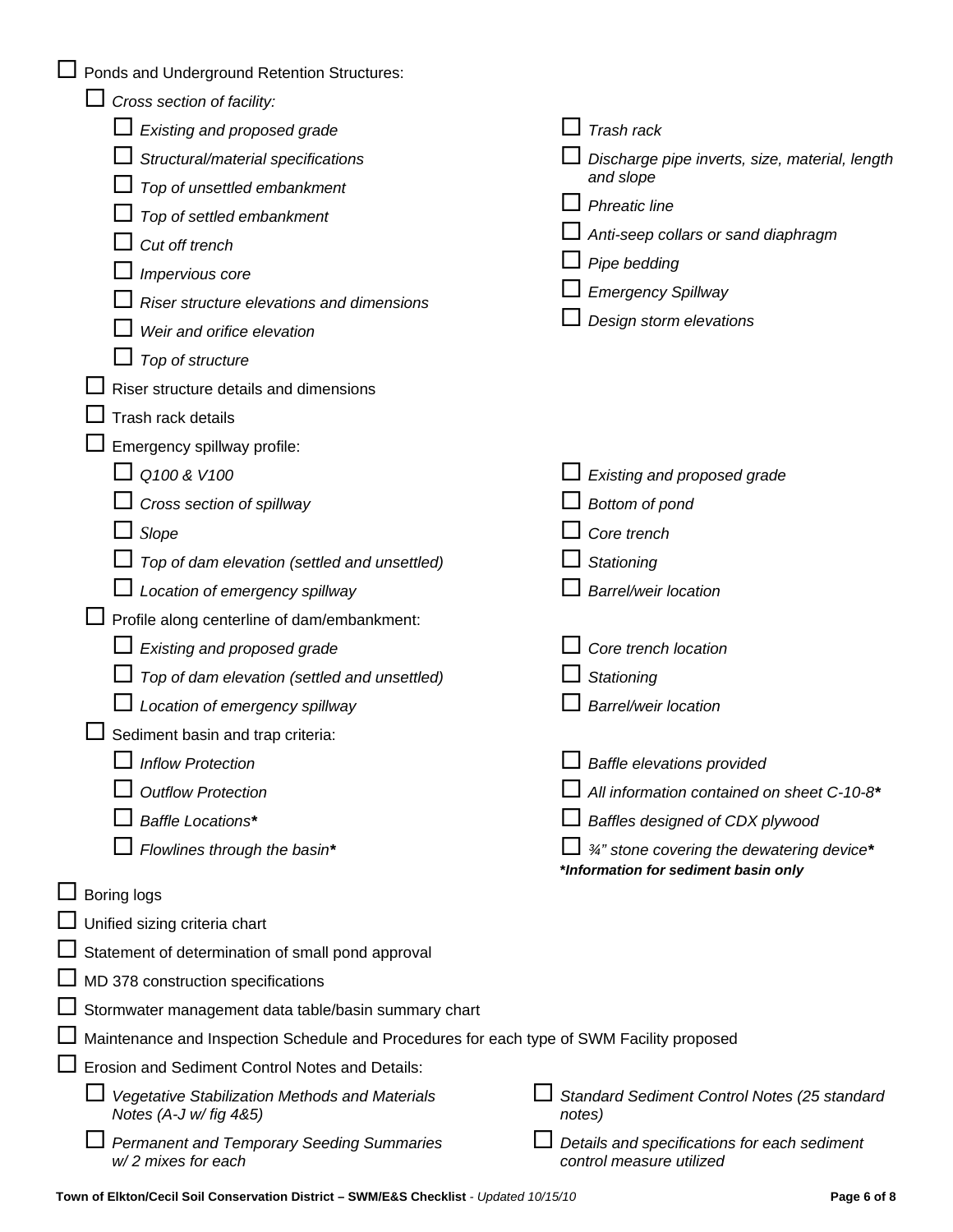#### **PRELIMINARY STORMWATER MANAGEMENT/E&S COMPUTATIONS**

| <u>PRELIMINARY STORMWATER MANAGEMENT/E&amp;S COMPUTATIONS</u>                                                                                                                                                                                                                                                                                                                                                                                 |                                              |  |  |  |  |
|-----------------------------------------------------------------------------------------------------------------------------------------------------------------------------------------------------------------------------------------------------------------------------------------------------------------------------------------------------------------------------------------------------------------------------------------------|----------------------------------------------|--|--|--|--|
| <b>Table of Contents</b>                                                                                                                                                                                                                                                                                                                                                                                                                      |                                              |  |  |  |  |
| $\Box$ A narrative that supports the site development design, describes how environmental site design will be used to meet<br>the minimum control requirements to the maximum extent practicable and justifies any proposed structural stormwater<br>management measure(s). The narrative must incorporate a list of all SWM/E&S comments received from all of the<br>reviewing agencies/departments and how each comment has been addressed. |                                              |  |  |  |  |
| Stormwater management volume computations to confirm the selection of the environmental site design and<br>structural practices                                                                                                                                                                                                                                                                                                               |                                              |  |  |  |  |
| Geotechnical investigation including soils map, borings, site specific recommendations, and any additional information<br>necessary to justify the proposed design                                                                                                                                                                                                                                                                            |                                              |  |  |  |  |
| $\Box$ Ground water recharge, water quality and channel protection volume calculations (if applicable)                                                                                                                                                                                                                                                                                                                                        |                                              |  |  |  |  |
| <b>Basin Computation/Underground Facilities:</b>                                                                                                                                                                                                                                                                                                                                                                                              |                                              |  |  |  |  |
| Orifice and weir computations                                                                                                                                                                                                                                                                                                                                                                                                                 | Height of embankment computations            |  |  |  |  |
| Stage/storage curve and table                                                                                                                                                                                                                                                                                                                                                                                                                 | Anti-seep collar/sand diaphragm computations |  |  |  |  |
| Elevation, discharge, and storage table                                                                                                                                                                                                                                                                                                                                                                                                       | Dam safety routing                           |  |  |  |  |
| Routing for 1, 2, 10 and 100 year storms                                                                                                                                                                                                                                                                                                                                                                                                      | Notice of construction completion form       |  |  |  |  |
| Outlet protection computations                                                                                                                                                                                                                                                                                                                                                                                                                | MD-14 summary sheet for ponds and basins     |  |  |  |  |
| Stability and seepage computations for weir<br>structure                                                                                                                                                                                                                                                                                                                                                                                      | Unified sizing criteria chart                |  |  |  |  |
| <b>Sediment Trap Computations</b>                                                                                                                                                                                                                                                                                                                                                                                                             |                                              |  |  |  |  |
| <b>Final Plan - Minimum Plan Requirements</b>                                                                                                                                                                                                                                                                                                                                                                                                 |                                              |  |  |  |  |
| Final SWM/E&S Title Sheet (F-ESD-1)                                                                                                                                                                                                                                                                                                                                                                                                           |                                              |  |  |  |  |
| <b>FINAL PLAN INFORMATION</b>                                                                                                                                                                                                                                                                                                                                                                                                                 |                                              |  |  |  |  |
| □ All information required by the Preliminary SWM/E&S Plan                                                                                                                                                                                                                                                                                                                                                                                    |                                              |  |  |  |  |
| FINAL PLAN SIGNATURE/CERTIFICATION BLOCKS                                                                                                                                                                                                                                                                                                                                                                                                     |                                              |  |  |  |  |
| $\Box$ CSCD and Final signature blocks (each a min. size of 2" x 3")                                                                                                                                                                                                                                                                                                                                                                          |                                              |  |  |  |  |
| Engineer Final Design Certification                                                                                                                                                                                                                                                                                                                                                                                                           |                                              |  |  |  |  |
| Owner/Developer Certification                                                                                                                                                                                                                                                                                                                                                                                                                 |                                              |  |  |  |  |
| □ Professional Certification w/ license # and expiration date                                                                                                                                                                                                                                                                                                                                                                                 |                                              |  |  |  |  |
| As-Built Certification                                                                                                                                                                                                                                                                                                                                                                                                                        |                                              |  |  |  |  |
| <b>Geotechnical Certification</b>                                                                                                                                                                                                                                                                                                                                                                                                             |                                              |  |  |  |  |
|                                                                                                                                                                                                                                                                                                                                                                                                                                               |                                              |  |  |  |  |
| Final SWM/E&S Plan Sheet(s) (F-ESD-2 to F-ESD-?)                                                                                                                                                                                                                                                                                                                                                                                              |                                              |  |  |  |  |
| FINAL EXISTING CONDITIONS DRAINAGE AREA MAP (1:50 scale max.)                                                                                                                                                                                                                                                                                                                                                                                 |                                              |  |  |  |  |
| □ All information shown on the Preliminary Existing Conditions Drainage Area Map                                                                                                                                                                                                                                                                                                                                                              |                                              |  |  |  |  |
| FINAL INTERMEDIATE CONDITIONS DRAINAGE AREA MAP (if applicable - 1:50 scale max.)<br>All information shown on the Preliminary Intermediate Conditions Drainage Area Map                                                                                                                                                                                                                                                                       |                                              |  |  |  |  |
| FINAL PROPOSED CONDITIONS DRAINAGE AREA MAP (1:50 scale max.)                                                                                                                                                                                                                                                                                                                                                                                 |                                              |  |  |  |  |
|                                                                                                                                                                                                                                                                                                                                                                                                                                               |                                              |  |  |  |  |

All information shown on the Preliminary Proposed Conditions Drainage Area Map

## **PROJECT FINAL PLAN VIEW (1:50 scale max.)**

All information shown on the approved Preliminary SWM/E&S plan